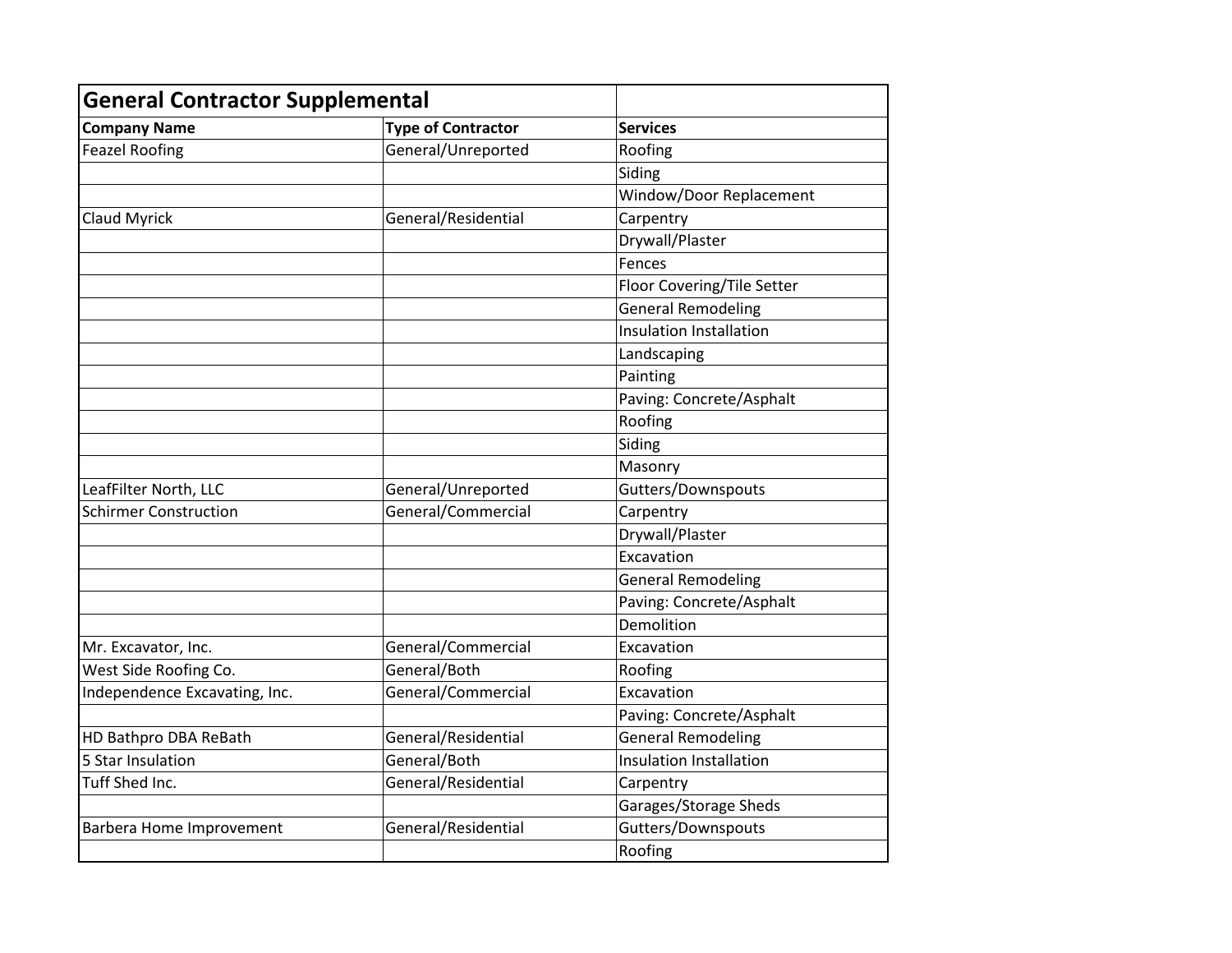|                                           |                           | Siding                    |  |
|-------------------------------------------|---------------------------|---------------------------|--|
| <b>Fabrizi Trucking and Paving</b>        | General/Commercial        | Paving: Concrete/Asphalt  |  |
| <b>Platinum Construction</b>              | General/Both              | Garages/Storage Sheds     |  |
|                                           |                           | Paving: Concrete/Asphalt  |  |
| <b>Universal Windows Direct</b>           | General/Residential       | Roofing                   |  |
|                                           |                           | Siding                    |  |
|                                           |                           | Window/Door Replacement   |  |
| <b>Freedom Construction Services</b>      | General/Both              | Carpentry                 |  |
|                                           |                           | Drywall/Plaster           |  |
|                                           |                           | Excavation                |  |
|                                           |                           | Garages/Storage Sheds     |  |
|                                           |                           | <b>General Remodeling</b> |  |
| <b>West Side Glass Block</b>              | General/Both              | Carpentry                 |  |
|                                           |                           | <b>General Remodeling</b> |  |
|                                           |                           | Window/Door Replacement   |  |
|                                           |                           | Masonry                   |  |
| Utilities Construction Co.                | General/Unreported        | Unreported                |  |
| <b>Mastrondardi Construction LLC</b>      | General/Residential       | Carpentry                 |  |
|                                           |                           | Drywall/Plaster           |  |
|                                           |                           | Fences                    |  |
|                                           |                           | <b>General Remodeling</b> |  |
|                                           |                           | Gutters/Downspouts        |  |
|                                           | Painting                  |                           |  |
| <b>Farrow Distaster Restoration Group</b> | General/Unreported        | Carpentry                 |  |
|                                           |                           | Drywall/Plaster           |  |
|                                           |                           | <b>General Remodeling</b> |  |
|                                           |                           | Painting                  |  |
|                                           |                           | Roofing                   |  |
| <b>TCS Home Remodeling</b>                | General/Both<br>Carpentry |                           |  |
|                                           |                           | <b>General Remodeling</b> |  |
| <b>D&amp;D General Contracting</b>        | General/Both              | Gutters/Downspouts        |  |
|                                           |                           | Roofing                   |  |
|                                           |                           | Siding                    |  |
|                                           |                           | Window/Door Replacement   |  |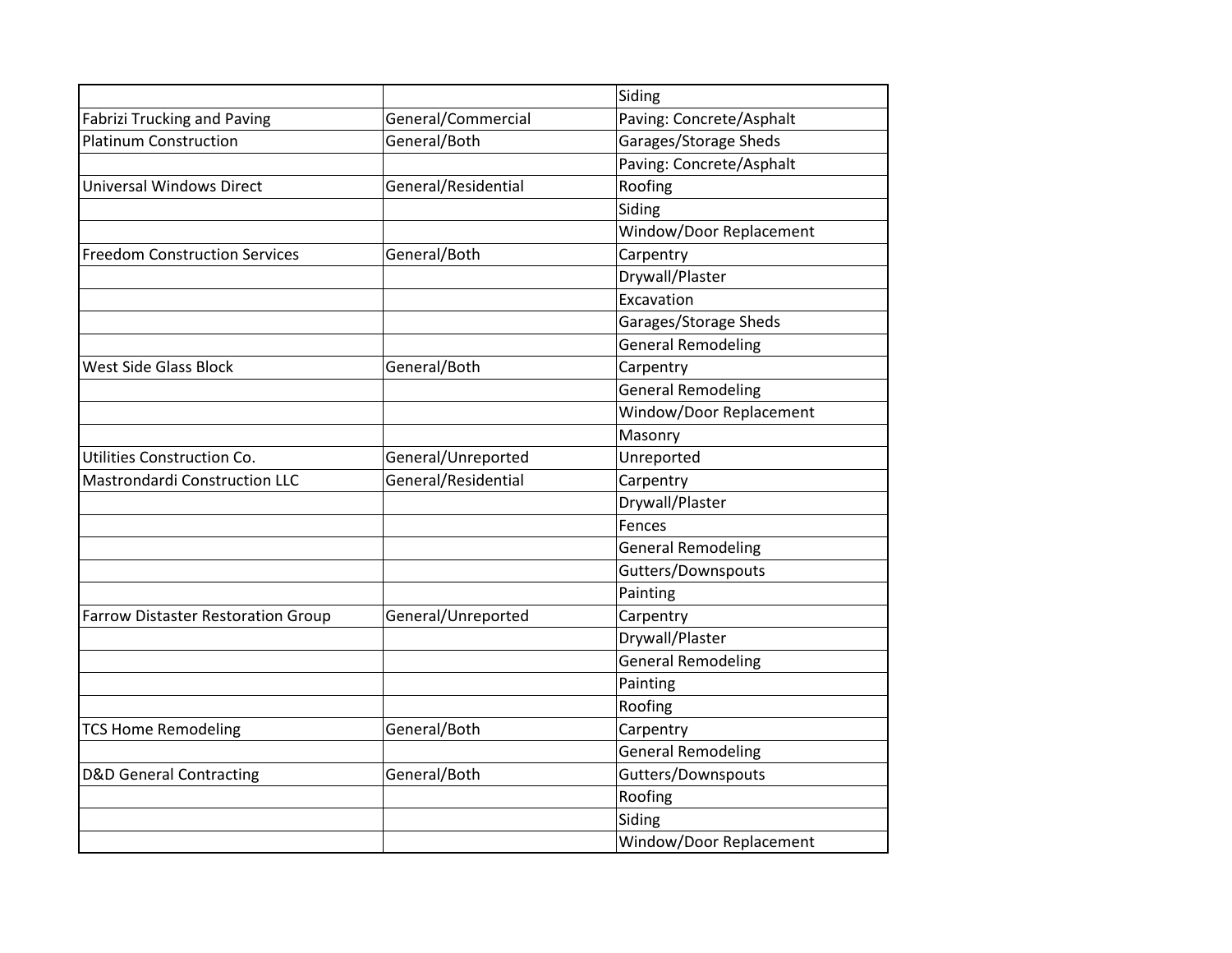| Thompson-Hovan                      | General/Both                      | Carpentry                   |
|-------------------------------------|-----------------------------------|-----------------------------|
|                                     |                                   | Drywall/Plaster             |
|                                     |                                   | <b>Flooring Refinishing</b> |
|                                     |                                   | <b>General Remodeling</b>   |
|                                     |                                   | Painting                    |
| West Roofing Systems, Inc.          | General/Commercial                | Roofing                     |
| <b>Great Lakes Fence</b>            | General/Both                      | Fences                      |
| Ram-Con LLC                         | General/Residential               | Excavation                  |
| <b>Great Day Improvements</b>       | General/Unreported                | Window/Door Replacement     |
|                                     |                                   | Masonry                     |
|                                     |                                   | Sunrooms                    |
| The Home Corporation of Ohio        | General/Residential               | Gutters/Downspouts          |
|                                     |                                   | Roofing                     |
|                                     |                                   | Siding                      |
|                                     |                                   | Window/Door Replacement     |
| The Vytex Corporation               | General/Both                      | Window/Door Replacement     |
| <b>Demotrax LLC</b>                 | General/Residential               | Demolition                  |
| Window World Penn Ohio              | General/Unreported                | Window/Door Replacement     |
| <b>Ohio State Home Services</b>     | General/Residential<br>Excavation |                             |
|                                     |                                   | Gutters/Downspouts          |
|                                     |                                   | Masonry                     |
|                                     |                                   | Waterproofing               |
| <b>Empire Window Company</b>        | General/Residential               | Gutters/Downspouts          |
|                                     |                                   | Siding                      |
|                                     |                                   | Window/Door Replacement     |
| MasTec North America, Inc.          | General/Both                      | Excavation                  |
|                                     |                                   | <b>Fiber Optic Cables</b>   |
| Roof Maintenance Managmenet         | General/Commercial                | Roofing                     |
| American Pinnacle Construction Inc. | General/Residential               | Carpentry                   |
|                                     |                                   | Drywall/Plaster             |
|                                     |                                   | Gutters/Downspouts          |
|                                     |                                   | Painting                    |
|                                     |                                   | Siding                      |
|                                     |                                   | Window/Door Replacement     |